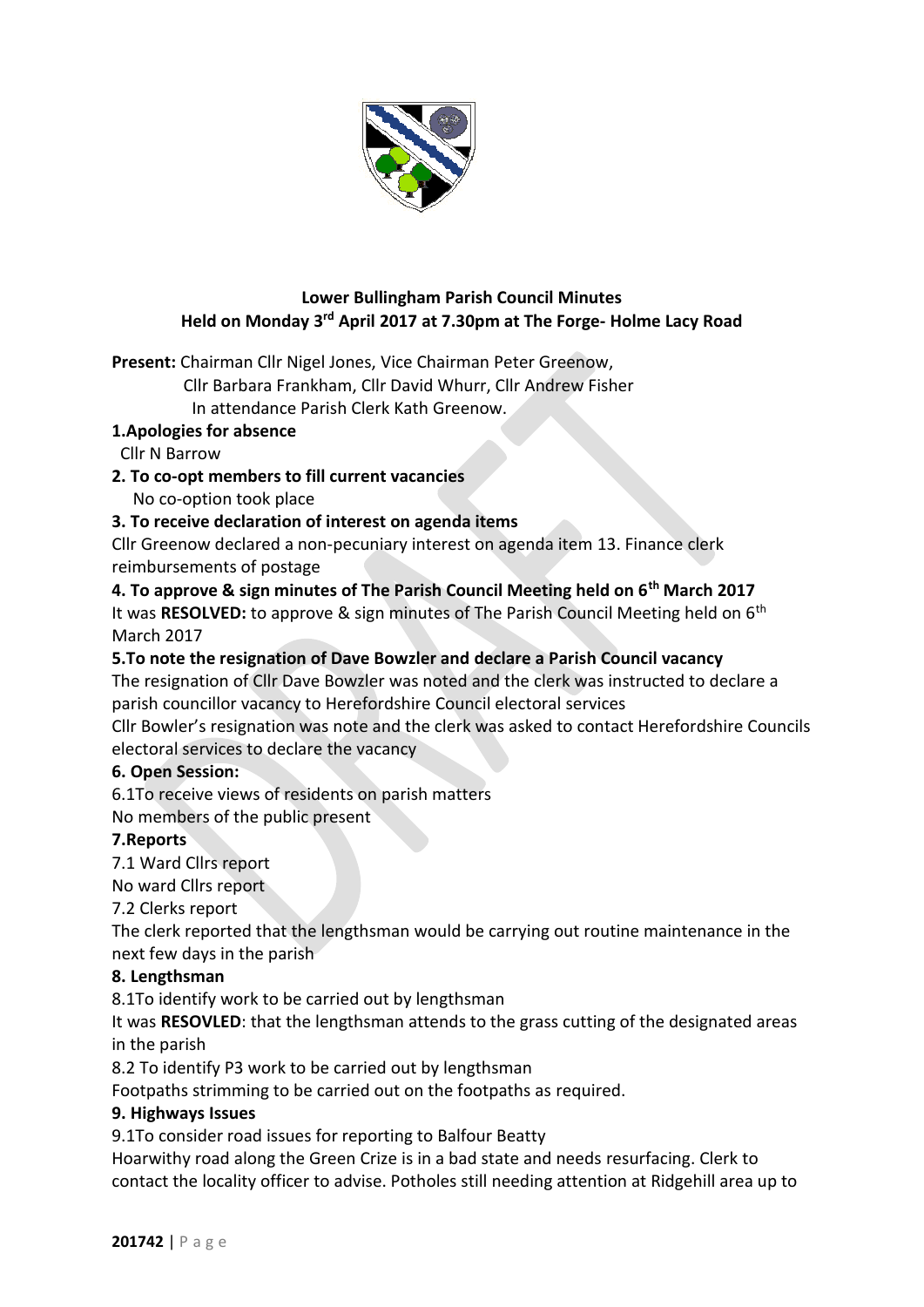the reservoir and along the road to Twyford, watery lane also is in need repair as it has a number of pot holes along it.

9.2To consider commenting on Holme Lacy road signage review.

The report was noted. The PC had previously highlighted the issues with signage with Mark Pearce of the EZ and PG would liaise with him regarding the PC proposals for improved signage.

## **10. Planning**

10.1To note planning permission granted/refused by HFDC since last meeting.

10.2 To consider commenting on planning applications:

170727 4 Hampton Park road Hereford

No Comment

Description: Proposed single storey rear extension

10.3 170922 Rotherwas Service Station Holme Lacy Road

It was **RESOLVED:** to Support the application

Description: Provision of office in roof space of yet to be built sales building

10.4 170553- Until 1 Holme Lacy Road Industrial Estate Hereford

Description: Proposed over cladding to south elevation including new glass screen and windows and form new windows to west elevation.

It was **RESOLVED:** to Support the application

#### **11.Community Asset Transfer**

11.1To consider applying to Herefordshire Council for a community asset transfer of open green space land at St Clare's Court.

It was **RESOLVED:** that the Clerk contacts Herefordshire council to apply for a community asset transfer of open green space land at St Clare's Court to the Parish Council.

### **12.Neighbourhood Plan**

12.1To note the inspectors report and consider the modifications and next steps required The report was discussed and it was **RESOLVED**: to agree with the modifications

and **RESOLVED:** to proceed with the plan as per the decision document

### **13. Finance**

13.1To note bank balance bank balance noted as main account £61522.49 Community A/C £5072.00

#### 13.2 It was **RESOLVED:** to pay

Lengthsman invoice for footpaths work £60.00

Clerk reimbursement postage £8.64

### **14.Pensions Regulator**

14.1To note compliance with Pension Regulator- staging date 1/04/2017 Noted

### **15. Correspondence**

All correspondence received has been sent to Cllrs in their agenda packs

15.1 To consider correspondence from A Blake-

The correspondence was noted from A Blake. No further action required, as the PC didn't processed with the website renewal fee as the website she set up previously didn't meet the requirements the of the PC

15.2 To consider commenting on Code of Conduct Review from Herefordshire Council It was **RESOLVED**: to make no comment